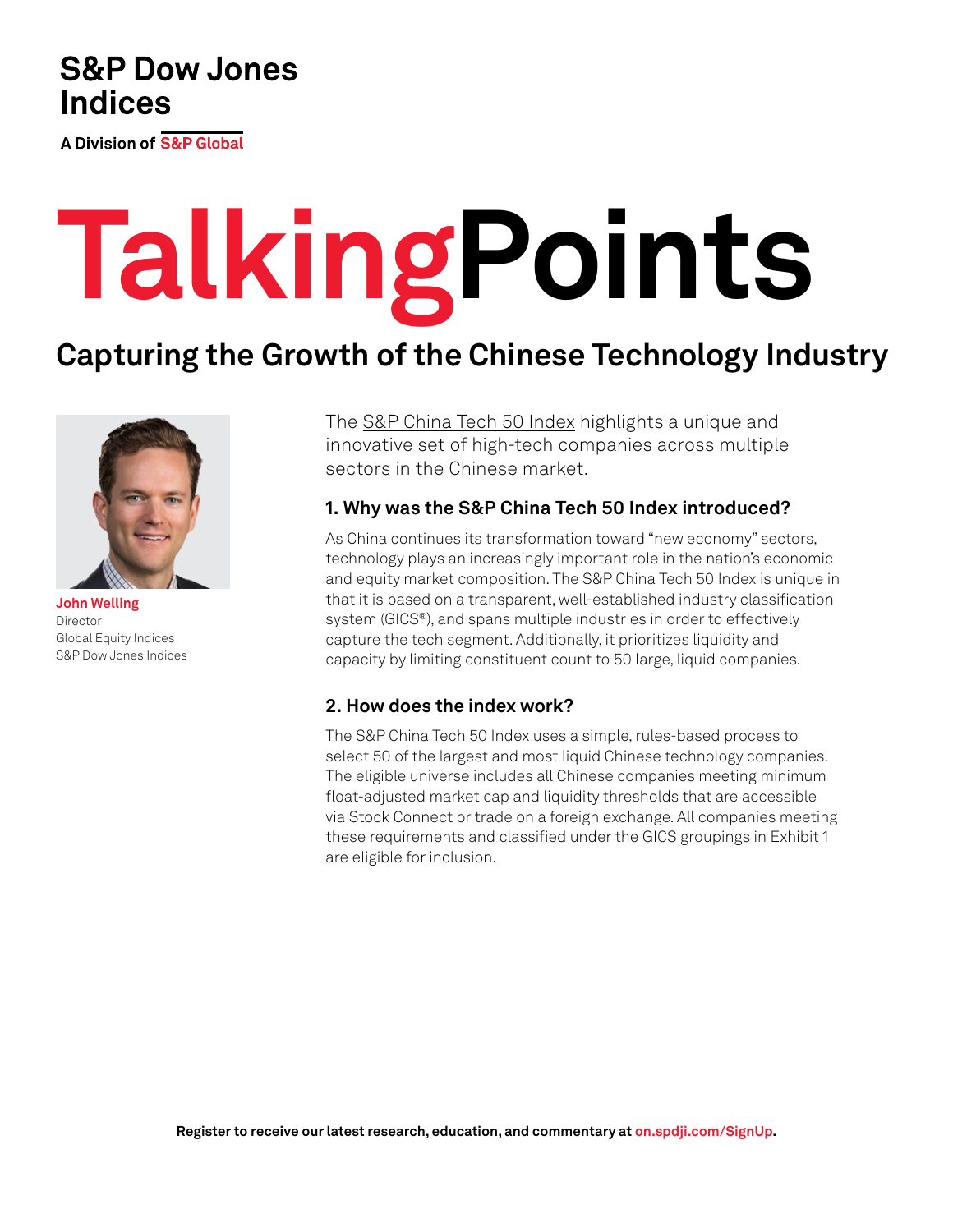#### **Exhibit 1: S&P China Tech 50 Index GICS Inclusion Criteria**



Source: S&P Dow Jones Indices LLC. Data as of July 30, 2021. Table is provided for illustrative purposes.

The 50 largest companies (measured by total market cap) are selected and the index is weighted by float-adjusted market cap, subject to a 10% single stock cap. The index is rebalanced semiannually in March and September.

## **3. What was the rationale for this index design?**

To fully capture technology-driven businesses in China, we felt it was important to expand the scope beyond the GICS Information Technology sector. This allows the index to include other innovative technology-related industries, such as health care technology and companies operating online marketplaces that are classified in other GICS sectors, while still being supported by a transparent and well-established industry classification system. Exhibits 2 and 3 illustrate the index weight by GICS sector and the largest index constituents.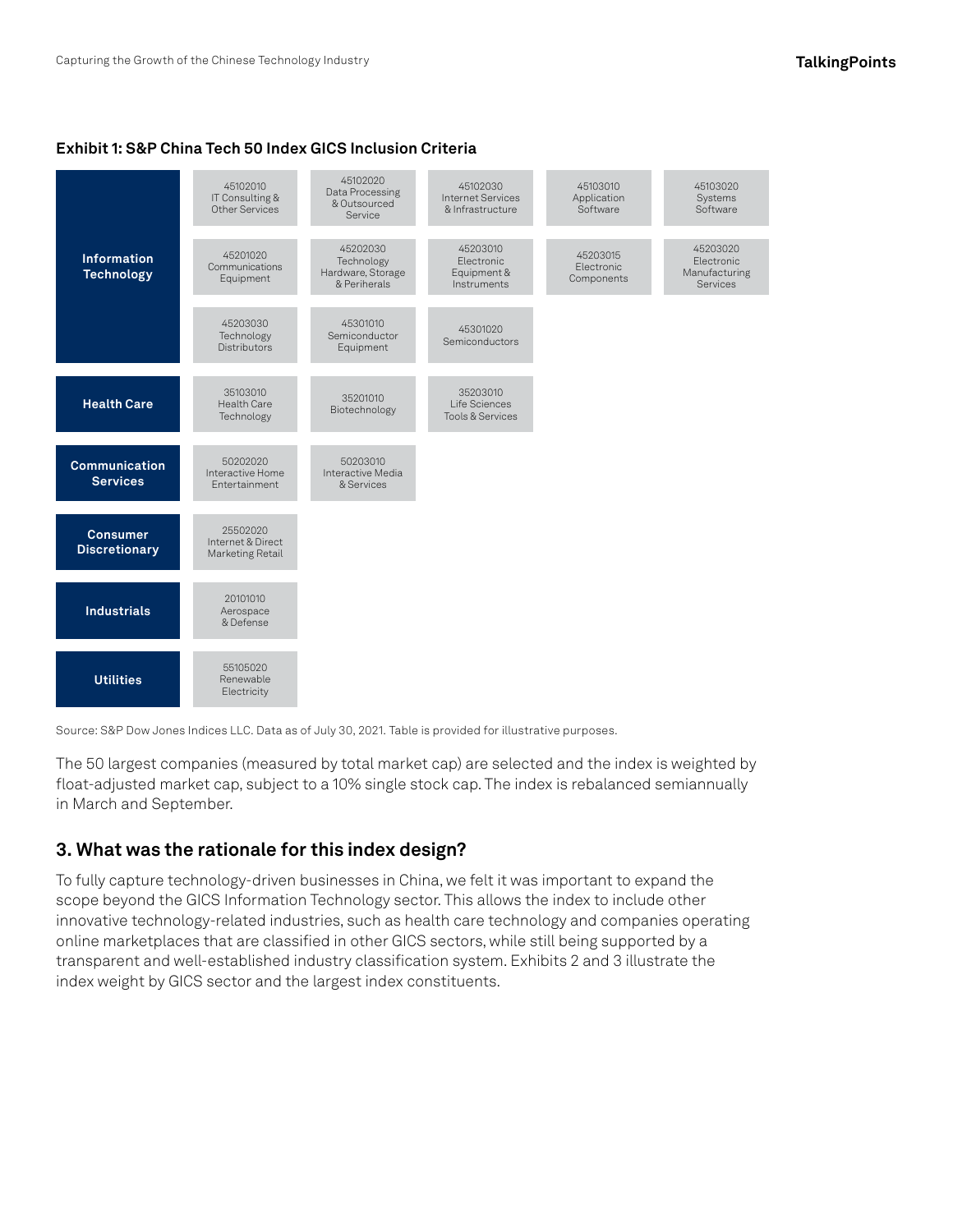#### **Exhibit 2: GICS Sector Composition Exhibit 3: Top 10 Constituents**



Source: S&P Dow Jones Indices LLC. Data as of July 30, 2021. Chart and table are provided for illustrative purposes.

# **4. How has the performance of the S&P China Tech 50 Index compared to the broader Chinese equity market?**

Over the trailing five-year period ending July 30, 2021, the S&P China Tech 50 Index posted a 17.7% annualized total return, while the S&P China BMI and S&P China 500 returned 12.1% and 12.9% per year, respectively.



**Exhibit 4: Historical Performance**

Source: S&P Dow Jones Indices LLC. Data as of July 30, 2021. Past performance is no guarantee of future results. Chart is provided for illustrative purposes and reflects hypothetical historical performance. Please see the Performance Disclosure at the end of this document for more information regarding the inherent limitations associated with back-tested performance.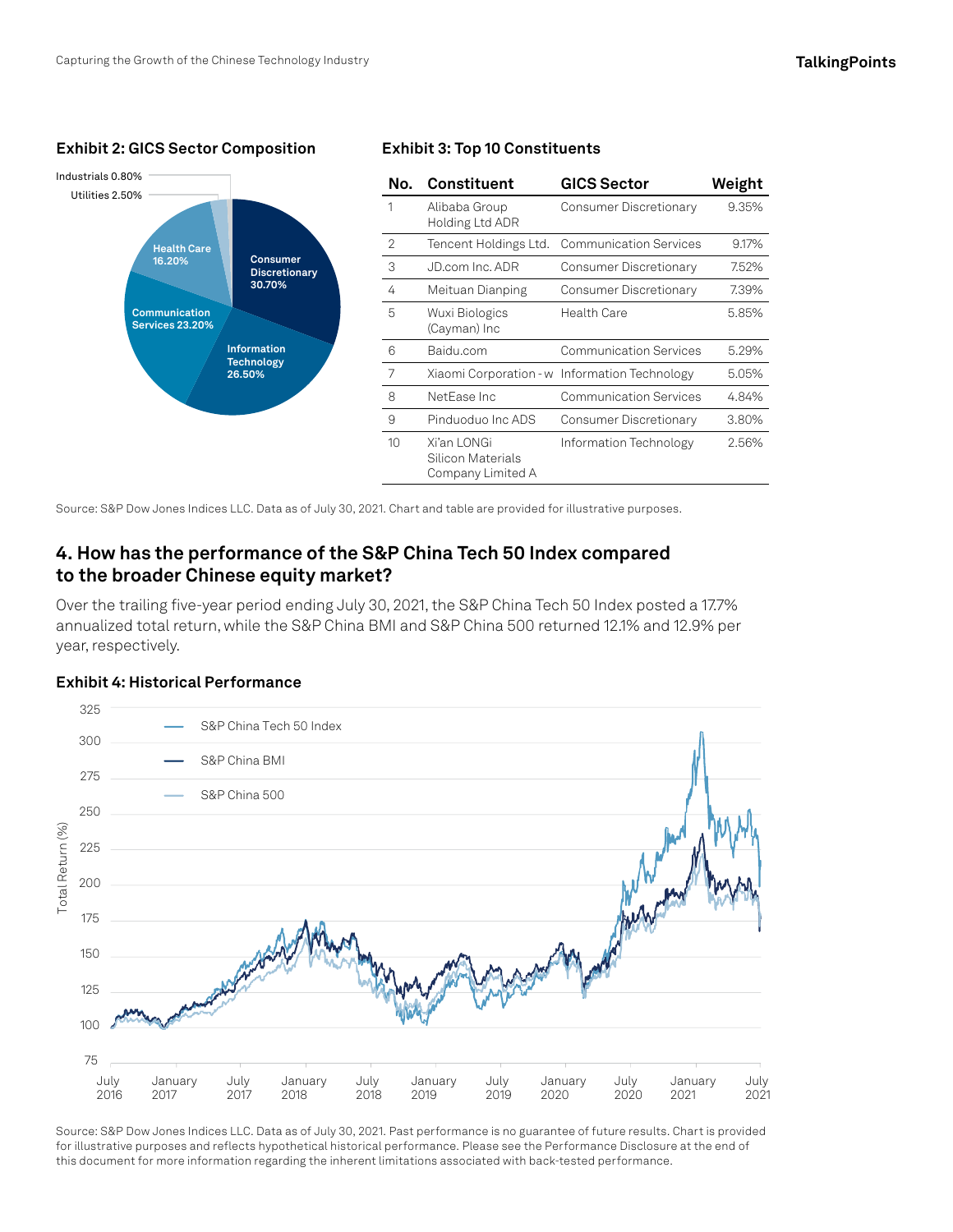# **5. How can the S&P China Tech 50 Indices be used?**

The indices are designed to be an investable measure of technology-related Chinese businesses in order to support index-based financial products. The various indices in the series are constructed to consider different levels of access to onshore stocks and foreign listings.

- **[S&P China Tech 50 Index:](https://www.spglobal.com/spdji/en/indices/equity/sp-china-tech-50-index/?utm_source=pdf_education)** All Chinese share classes are eligible, with A-shares constrained to Stock Connect listings.
- **[S&P China Tech 50 HK Connect Index:](https://www.spglobal.com/spdji/en/indices/equity/sp-china-tech-50-hk-connect-index/#overview?utm_source=pdf_education)** Restricts eligibility to Hong Kong listings and A-shares accessible via Stock Connect (Northbound).
- **S&P China Tech 50 Offshore Index:** Removes A-shares from eligibility to provide a fully accessible offshore-only composition.
- **[S&P China Tech 50 Domestic Index:](https://www.spglobal.com/spdji/en/indices/equity/sp-china-tech-50-domestic-index/#overview?utm_source=pdf_education)** Reflects investability from the domestic China perspective, and includes A-shares as well as Hong Kong listings accessible via Stock Connect (Southbound).

### **6. What are the key benefits of this index series?**

- **Comprehensive Coverage of the Technology Growth Theme:** By reaching beyond the GICS Information Technology sector, the index includes other innovative technology-related industries, such as consumer internet, green technology, and health care technology companies.
- **Flexibility:** In order to permit usage by a wide audience with varied investor perspectives, the different S&P China Tech 50 Indices are designed to reflect varied levels of access to HK listings, A-shares, and offshore listings.
- **Liquidity:** The indices include only the largest, most liquid Chinese technology companies, which when combined with market-cap weighting aims to result in high liquidity and capacity, and therefore may enable more efficient replication for passive investors.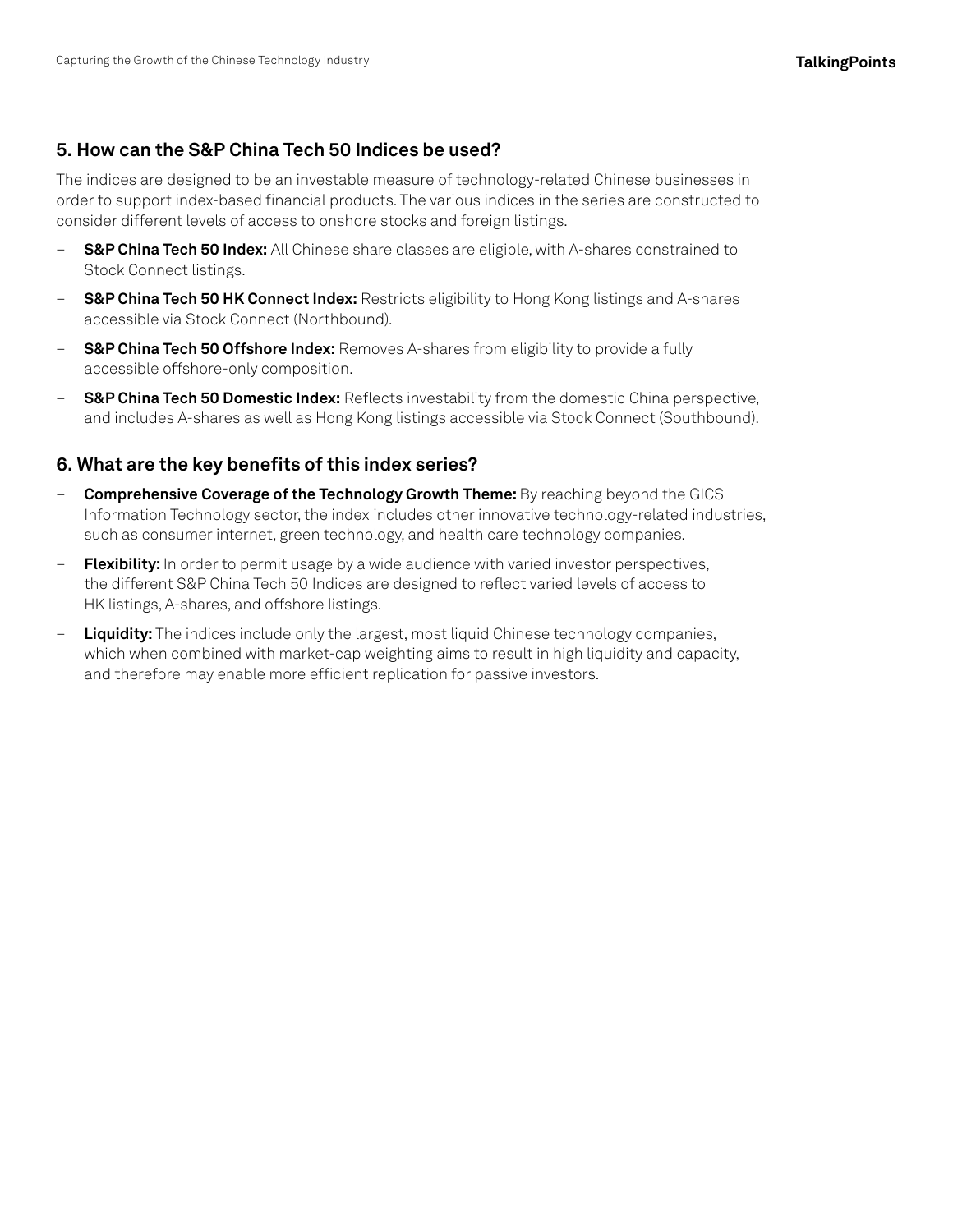#### **Performance Disclosure/Back-Tested Data**

The S&P China Tech 50 Index was launched June 28, 2021. All information presented prior to an index's Launch Date is hypothetical (back-tested), not actual performance. The back-test calculations are based on the same methodology that was in effect on the index Launch Date. However, when creating back-tested history for periods of market anomalies or other periods that do not reflect the general current market environment, index methodology rules may be relaxed to capture a large enough universe of securities to simulate the target market the index is designed to measure or strategy the index is designed to capture. For example, market capitalization and liquidity thresholds may be reduced. Complete index methodology details are available at [www.spglobal.com/spdji](http://www.spglobal.com/spdji/en?utm_source=pdf_education). Past performance of the Index is not an indication of future results. Back-tested performance reflects application of an index methodology and selection of index constituents with the benefit of hindsight and knowledge of factors that may have positively affected its performance, cannot account for all financial risk that may affect results and may be considered to reflect survivor/look ahead bias. Actual returns may differ significantly from, and be lower than, back-tested returns. Past performance is not an indication or guarantee of future results. Please refer to the methodology for the Index for more details about the index, including the manner in which it is rebalanced, the timing of such rebalancing, criteria for additions and deletions, as well as all index calculations. Back-tested performance is for use with institutions only; not for use with retail investors.

S&P Dow Jones Indices defines various dates to assist our clients in providing transparency. The First Value Date is the first day for which there is a calculated value (either live or back-tested) for a given index. The Base Date is the date at which the index is set to a fixed value for calculation purposes. The Launch Date designates the date when the values of an index are first considered live: index values provided for any date or time period prior to the index's Launch Date are considered back-tested. S&P Dow Jones Indices defines the Launch Date as the date by which the values of an index are known to have been released to the public, for example via the company's public website or its data feed to external parties. For Dow Jones-branded indices introduced prior to May 31, 2013, the Launch Date (which prior to May 31, 2013, was termed "Date of introduction") is set at a date upon which no further changes were permitted to be made to the index methodology, but that may have been prior to the Index's public release date.

Typically, when S&P DJI creates back-tested index data, S&P DJI uses actual historical constituent-level data (e.g., historical price, market capitalization, and corporate action data) in its calculations. As ESG investing is still in early stages of development, certain datapoints used to calculate S&P DJI's ESG indices may not be available for the entire desired period of back-tested history. The same data availability issue could be true for other indices as well. In cases when actual data is not available for all relevant historical periods, S&P DJI may employ a process of using "Backward Data Assumption" (or pulling back) of ESG data for the calculation of back-tested historical performance. "Backward Data Assumption" is a process that applies the earliest actual live data point available for an index constituent company to all prior historical instances in the index performance. For example, Backward Data Assumption inherently assumes that companies currently not involved in a specific business activity (also known as "product involvement") were never involved historically and similarly also assumes that companies currently involved in a specific business activity were involved historically too. The Backward Data Assumption allows the hypothetical back-test to be extended over more historical years than would be feasible using only actual data. For more information on "Backward Data Assumption" please refer to the [FAQ](https://www.spglobal.com/spdji/en/education/article/faq-esg-back-testing-backward-data-assumption-overview/?utm_source=pdf_education). The methodology and factsheets of any index that employs backward assumption in the back-tested history will explicitly state so. The methodology will include an Appendix with a table setting forth the specific data points and relevant time period for which backward projected data was used.

Index returns shown do not represent the results of actual trading of investable assets/securities. S&P Dow Jones Indices maintains the index and calculates the index levels and performance shown or discussed but does not manage actual assets. Index returns do not reflect payment of any sales charges or fees an investor may pay to purchase the securities underlying the Index or investment funds that are intended to track the performance of the Index. The imposition of these fees and charges would cause actual and back-tested performance of the securities/fund to be lower than the Index performance shown. As a simple example, if an index returned 10% on a US \$100,000 investment for a 12-month period (or US \$10,000) and an actual asset-based fee of 1.5% was imposed at the end of the period on the investment plus accrued interest (or US \$1,650), the net return would be 8.35% (or US \$8,350) for the year. Over a three-year period, an annual 1.5% fee taken at year end with an assumed 10% return per year would result in a cumulative gross return of 33.10%, a total fee of US \$5,375, and a cumulative net return of 27.2% (or US \$27,200).